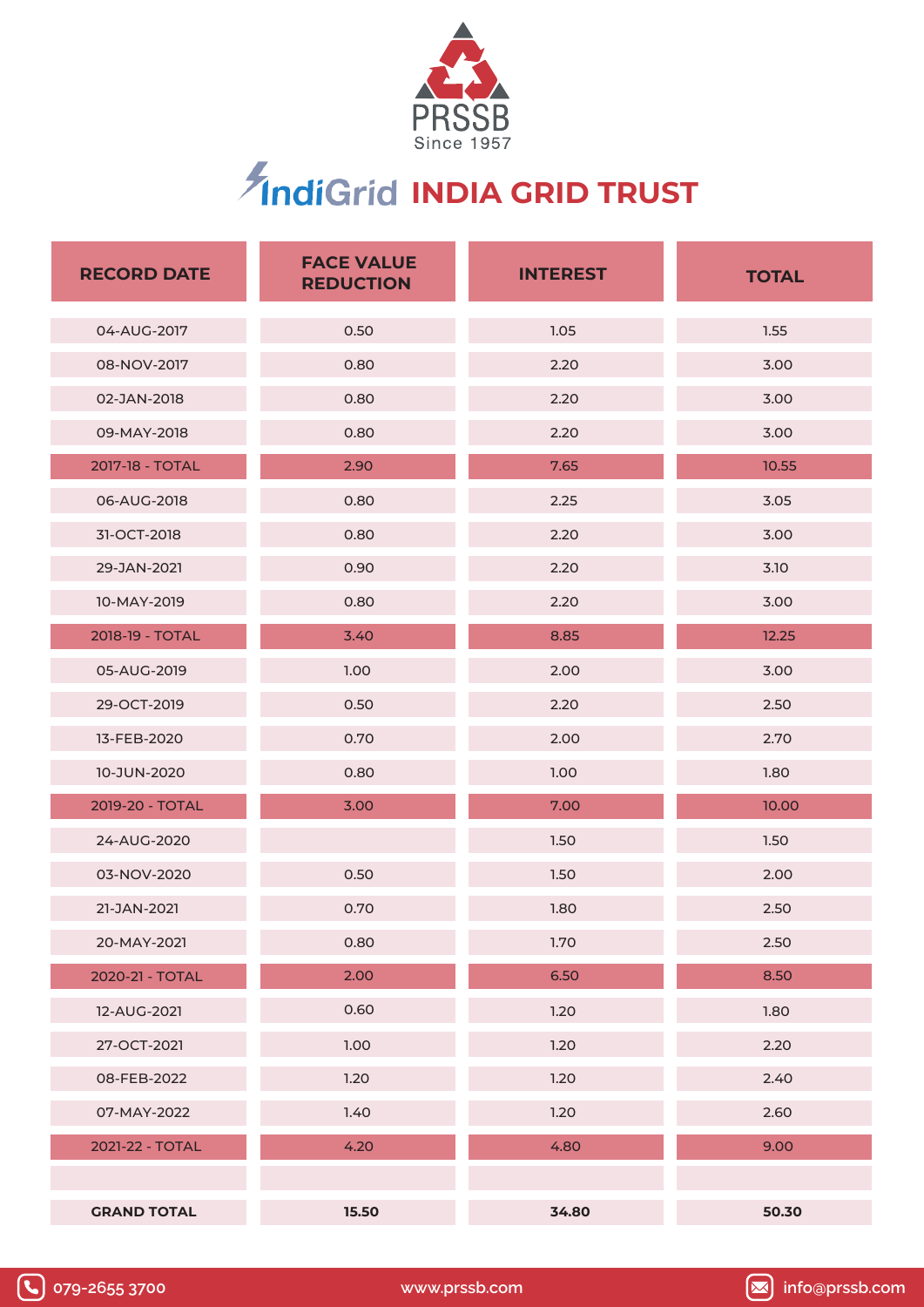

#### **IRB INVIT FUND**

| <b>RECORD DATE</b> | <b>FACE VALUE</b><br><b>REDUCTION</b> | <b>INTEREST</b> | <b>TOTAL</b> |  |
|--------------------|---------------------------------------|-----------------|--------------|--|
| 04-AUG-2017        | 0.50                                  | 1.05            | 1.55         |  |
| 08-NOV-2017        | 0.80                                  | 2.20            | 3.00         |  |
| 02-FEB-2018        | 0.80                                  | 2.20            | 3.00         |  |
| 09-MAY-2018        | 0.80                                  | 2.20            | 3.00         |  |
| 2017-18 - TOTAL    | 2.90                                  | 7.65            | 10.55        |  |
| 06-AUG-2018        | 0.80                                  | 2.25            | 3.05         |  |
| 31-OCT-2018        | 0.80                                  | 2.20            | 3.00         |  |
| 29-JAN-2019        | 0.90                                  | 2.20            | 3.10         |  |
| 10-MAY-2019        | 0.90                                  | 2.20            | 3.10         |  |
| 2018-19 - TOTAL    | 3.40                                  | 8.85            | 12.25        |  |
| 05-AUG-2019        | 1.00                                  | 2.00            | 3.00         |  |
| 29-OCT-2019        | 0.50                                  | 2.00            | 2.50         |  |
| 13-FEB-2020        | 0.70                                  | 2.00            | 2.70         |  |
| 10-JUN-2020        | 0.80                                  | 1.00            | 1.80         |  |
| 2019-20 - TOTAL    | 3.00                                  | 7.00            | 10.00        |  |
| 24-AUG-2020        |                                       | 1.50            | 1.50         |  |
| 03-NOV-2020        | 0.50                                  | 1.50            | 2.00         |  |
| 21-JAN-2021        | 0.70                                  | 1.80            | 2.50         |  |
| 20-MAY-2021        | 0.80                                  | 1.70            | 2.50         |  |
| 2020-21 - TOTAL    | 2.00                                  | 6.50            | 8.50         |  |
| 12-AUG-2021        | 0.60                                  | 1.20            | 1.80         |  |
| 27-OCT-2021        | 1.00                                  | 1.20            | 2.20         |  |
| 08-FEB-2022        | 1.20                                  | 1.20            | 2.40         |  |
| 07-MAY-2022        | 1.40                                  | 1.20            | 2.60         |  |
| 2021-22 - TOTAL    | 4.20                                  | 4.80            | 9.00         |  |
|                    |                                       |                 |              |  |
| <b>GRAND TOTAL</b> | 15.50                                 | 34.80           | 50.30        |  |



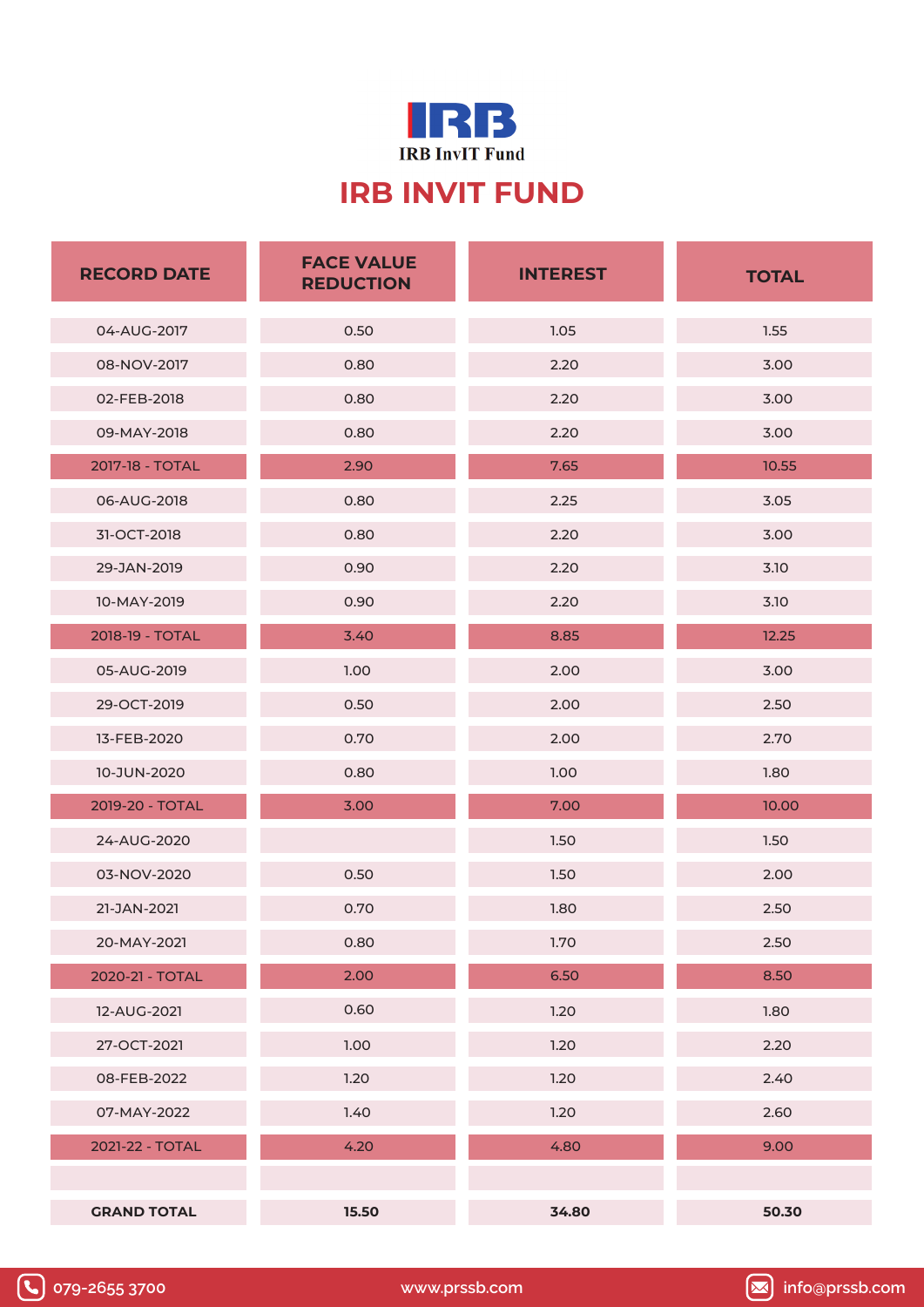

## **POWERGRID INFRA INVIT**

| <b>RECORD DATE</b> | <b>INTEREST</b> | <b>TAXABLE</b><br><b>DIVIDEND</b> | <b>TREASURY</b><br><b>INCOME</b> | <b>TAX FREE</b><br><b>DIVIDEND</b> | <b>TOTAL</b> |
|--------------------|-----------------|-----------------------------------|----------------------------------|------------------------------------|--------------|
|                    |                 |                                   |                                  |                                    |              |
| 15-NOV-2021        | 3.02            | 0.96                              | 0.00                             | 0.52                               | 4.50         |
| 28-JAN-2022        | 1.99            | 0.72                              | 0.01                             | 0.28                               | 3.00         |
| 26-MAY-2022        | 1.90            | 0.82                              | 0.00                             | 0.28                               | 3.00         |
| 2021-2022 - TOTAL  | 6.91            | 2.50                              | 0.01                             | 1.08                               | 10.50        |
|                    |                 |                                   |                                  |                                    |              |
| <b>GRAND TOTAL</b> | 6.91            | 2.50                              | 0.01                             | 1.08                               | 10.50        |





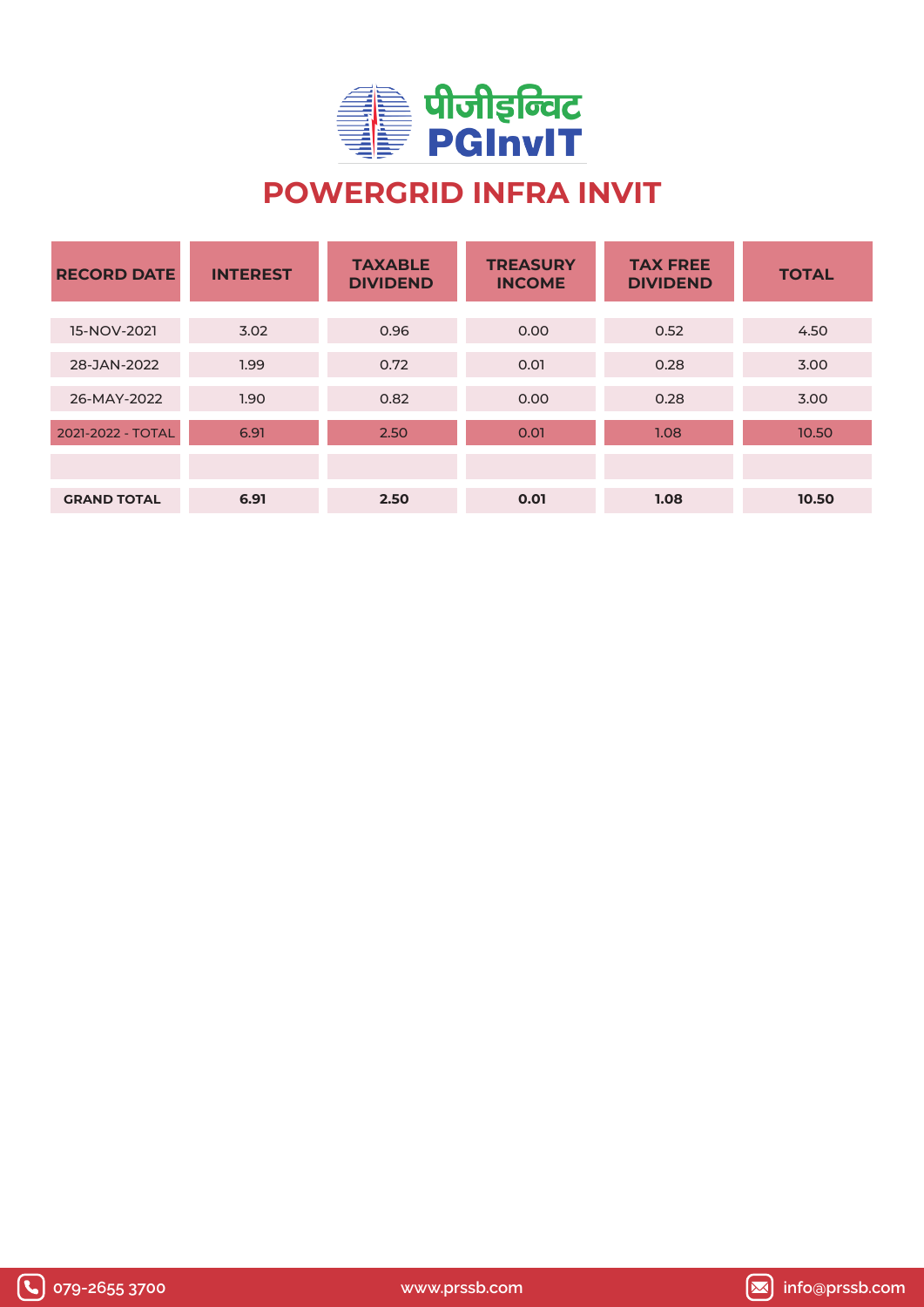

#### **EMBASSY OFFICE PARKS REIT**

| <b>RECORD DATE</b> | <b>INTEREST</b> | <b>SPV LOAN</b><br><b>DIVIDEND</b><br><b>AMORTIZATION</b> |       | <b>TOTAL</b> |
|--------------------|-----------------|-----------------------------------------------------------|-------|--------------|
| 21-AUG-2019        | 2.30            | 3.10                                                      |       | 5.40         |
| 19-NOV-2019        | 2.7             | 3.16                                                      | 0.14  | 6.00         |
| 24-FEB-2020        | 2.5             | 3.6                                                       | 0.14  | 6.10         |
| 28-MAY-2020        | 2.49            | 4.17                                                      | 0.23  | 6.89         |
| 2019-2020 - TOTAL  | 9.99            | 14.03                                                     | 0.37  | 24.39        |
| 14-AUG-2020        | 2.14            | 3.33                                                      | 0.36  | 5.83         |
| 17-NOV-2020        | 1.90            | 3.18                                                      | 0.42  | 5.50         |
| 22-FEB-2021        | 2.03            | 2.50                                                      | 0.02  | 4.55         |
| 07-MAY-2021        | 1.24            | 2.15                                                      | 2.21  | 5.60         |
| 2020-2021 - TOTAL  | 7.31            | 11.16                                                     | 3.01  | 21.48        |
| 5-AUG-2021         | 1.13            | 2.00                                                      | 2.51  | 5.64         |
| 10-NOV-2021        | 1.14            | 1.98                                                      | 2.54  | 5.66         |
| 28-JAN-2022        | 0.88            | 1.77                                                      | 2.55  | 5.20         |
| 28-APR-2021        | 0.70            | 2.31                                                      | 2.25  | 5.26         |
| 2021-2022 - TOTAL  | 3.85            | 8.06                                                      | 9.85  | 21.76        |
|                    |                 |                                                           |       |              |
| <b>GRAND TOTAL</b> | 21.15           | 33.25                                                     | 13.23 | 67.63        |



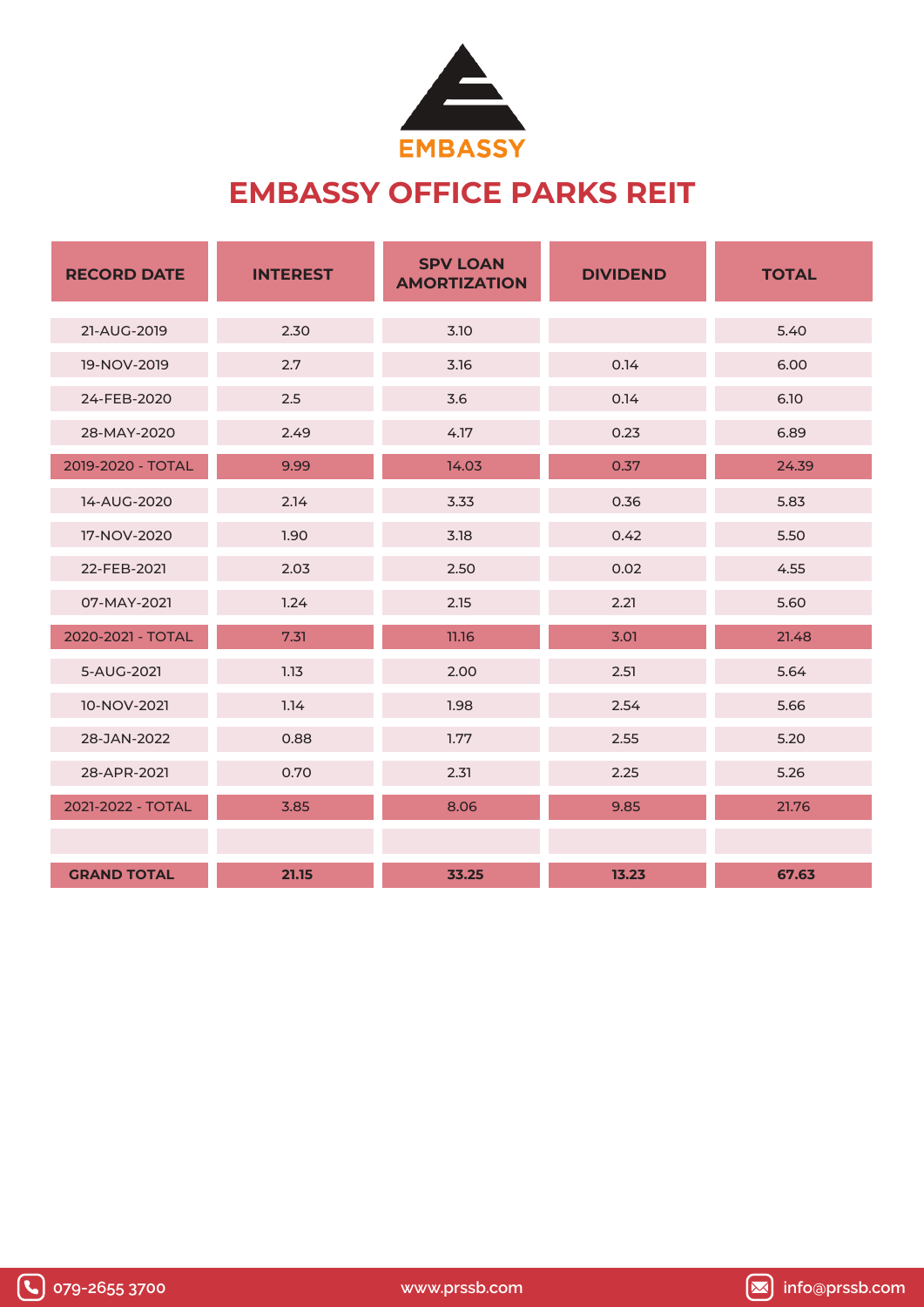

#### **MINDSPACE OFFICE PARKS REIT**

| <b>RECORD DATE</b> | <b>INTEREST</b> | <b>SPV LOAN</b><br><b>AMORTIZATION</b> | <b>OTHER</b><br><b>INCOME</b> | <b>DIVIDEND</b> | <b>TOTAL</b> |
|--------------------|-----------------|----------------------------------------|-------------------------------|-----------------|--------------|
|                    |                 |                                        |                               |                 |              |
| 18-FEB-2021        | 0.53            |                                        |                               | 4.25            | 4.78         |
| 21-MAY-2021        | 0.37            |                                        |                               | 4.44            | 4.81         |
| 2020-2021 - TOTAL  | 0.90            |                                        |                               | 8.69            | 9.59         |
| 19-AUG-2021        | 0.37            |                                        |                               | 4.23            | 4.60         |
| 18-NOV-2021        | 0.32            |                                        |                               | 4.28            | 4.60         |
| 10-FEB-2022        | 0.32            |                                        | 0.01                          | 4.31            | 4.64         |
| 12-MAY-2021        | 0.31            |                                        |                               | 4.30            | 4.61         |
| 2021-2022 - TOTAL  | 1.32            |                                        | 0.01                          | 17.12           | 18.45        |
|                    |                 |                                        |                               |                 |              |
| <b>GRAND TOTAL</b> | 2.22            |                                        | 0.01                          | 25.81           | 28.04        |